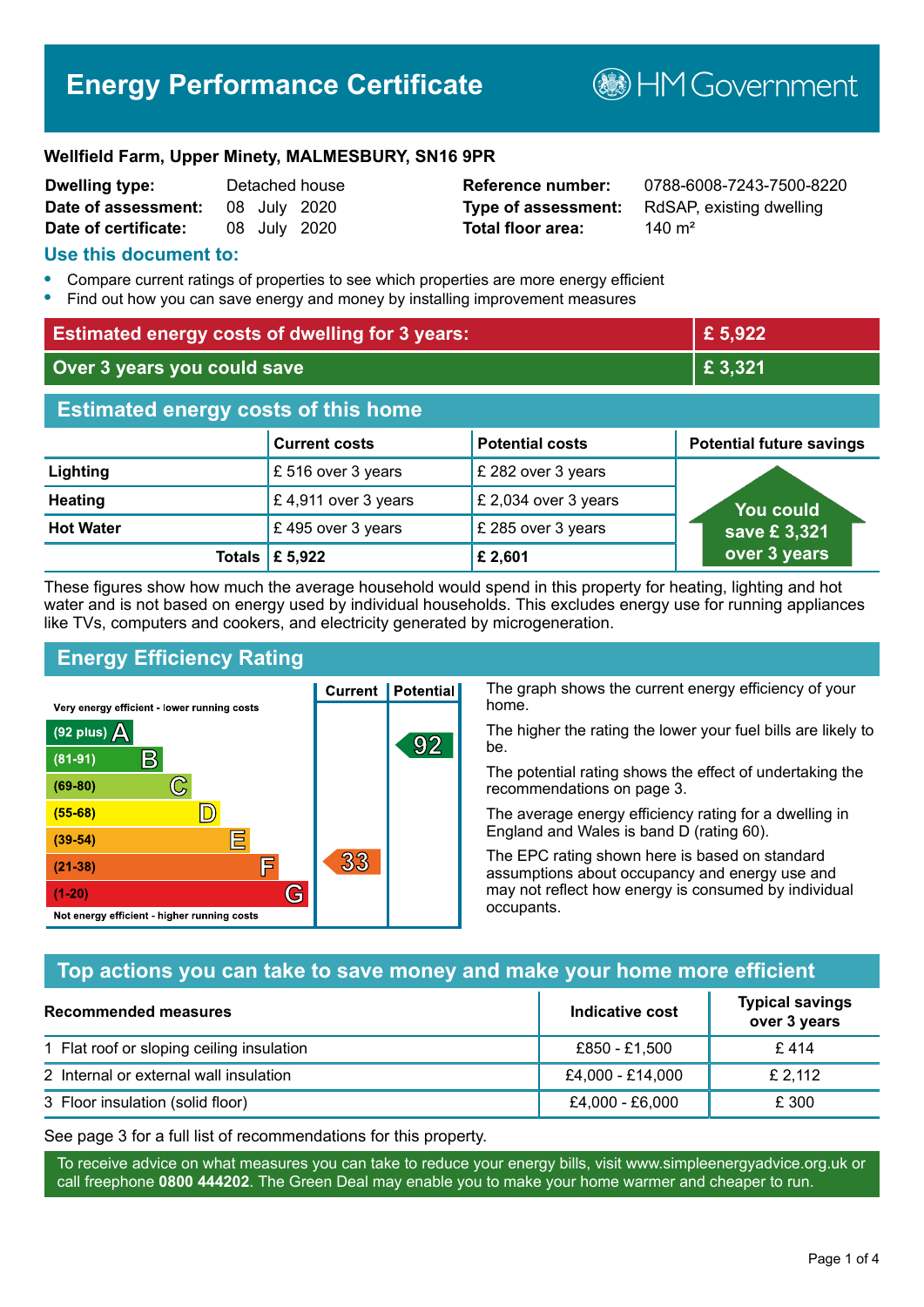**Energy Performance Certificate**

#### **Summary of this home's energy performance related features**

| <b>Element</b>        | <b>Description</b>                                      | <b>Energy Efficiency</b> |
|-----------------------|---------------------------------------------------------|--------------------------|
| Walls                 | Granite or whinstone, as built, no insulation (assumed) | *****                    |
|                       | Solid brick, as built, no insulation (assumed)          | ★☆☆☆☆                    |
| Roof                  | Pitched, 250 mm loft insulation                         | ★★★★☆                    |
|                       | Pitched, no insulation (assumed)                        | ★☆☆☆☆                    |
| Floor                 | Solid, no insulation (assumed)                          |                          |
| <b>Windows</b>        | Fully double glazed                                     | ★★★☆☆                    |
| Main heating          | Boiler and radiators, oil                               | ★★★☆☆                    |
| Main heating controls | Programmer, TRVs and bypass                             | ★★★☆☆                    |
| Secondary heating     | Room heaters, dual fuel (mineral and wood)              |                          |
| Hot water             | From main system                                        | ★★★☆☆                    |
| Lighting              | Low energy lighting in 17% of fixed outlets             | ★★☆☆☆                    |

Current primary energy use per square metre of floor area: 320 kWh/m² per year

The assessment does not take into consideration the physical condition of any element. 'Assumed' means that the insulation could not be inspected and an assumption has been made in the methodology based on age and type of construction.

See addendum on the last page relating to items in the table above.

#### **Low and zero carbon energy sources**

Low and zero carbon energy sources are sources of energy that release either very little or no carbon dioxide into the atmosphere when they are used. Installing these sources may help reduce energy bills as well as cutting carbon. There are none provided for this home.

# **Your home's heat demand**

For most homes, the vast majority of energy costs derive from heating the home. Where applicable, this table shows the energy that could be saved in this property by insulating the loft and walls, based on typical energy use (shown within brackets as it is a reduction in energy use).

| <b>Heat demand</b>           | <b>Existing dwelling</b> | Impact of loft<br>insulation | Impact of cavity<br>wall insulation | Impact of solid<br>wall insulation |
|------------------------------|--------------------------|------------------------------|-------------------------------------|------------------------------------|
| Space heating (kWh per year) | 25.940                   | N/A                          | N/A                                 | (10,965)                           |
| Water heating (kWh per year) | 2,967                    |                              |                                     |                                    |

You could receive Renewable Heat Incentive (RHI) payments and help reduce carbon emissions by replacing your existing heating system with one that generates renewable heat, subject to meeting minimum energy efficiency requirements. The estimated energy required for space and water heating will form the basis of the payments. For more information, search for the domestic RHI on the www.gov.uk website.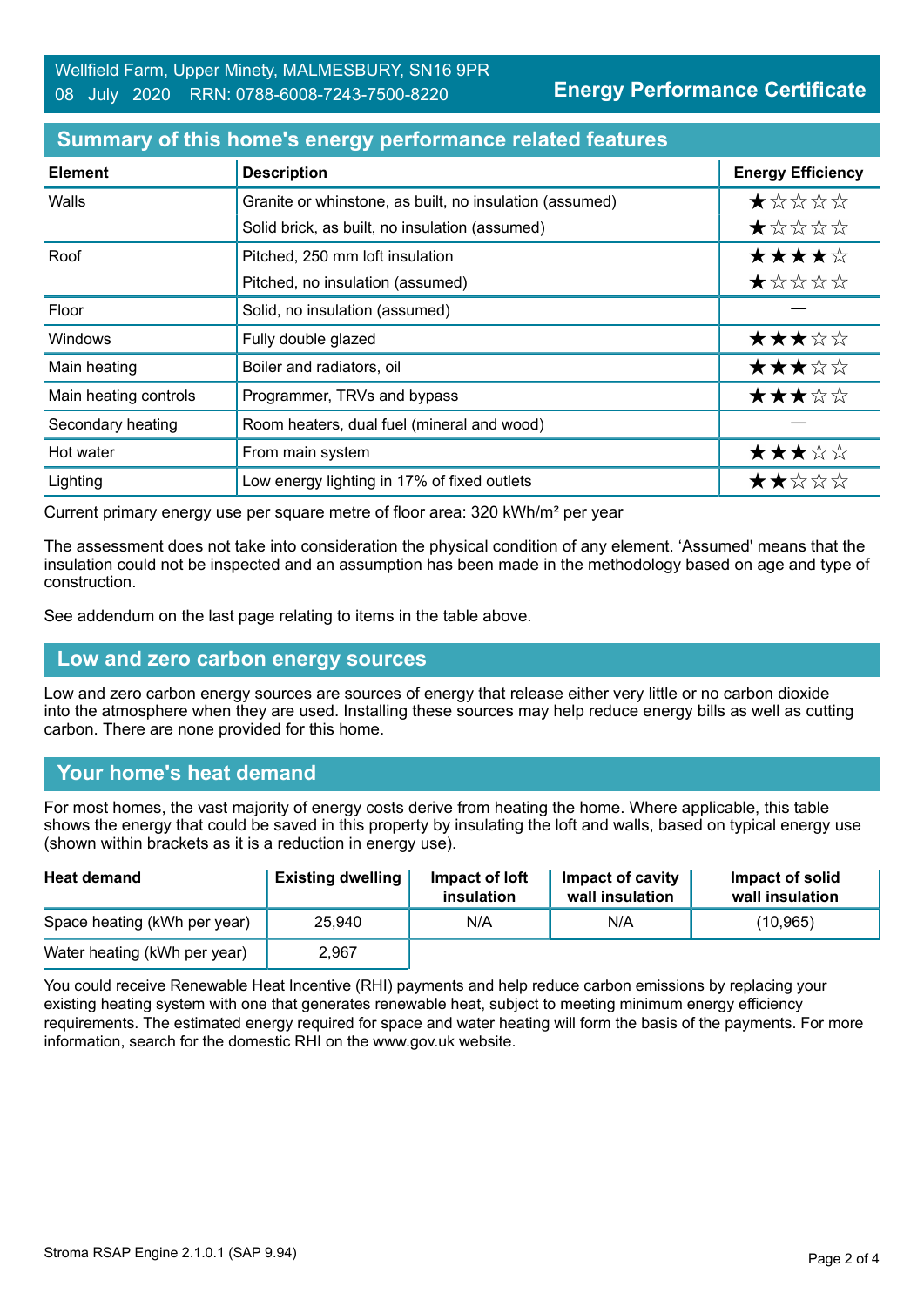#### Wellfield Farm, Upper Minety, MALMESBURY, SN16 9PR 08 July 2020 RRN: 0788-6008-7243-7500-8220

#### **Recommendations**

The measures below will improve the energy performance of your dwelling. The performance ratings after improvements listed below are cumulative; that is, they assume the improvements have been installed in the order that they appear in the table. To receive advice on what measures you can take to reduce your energy bills, visit www.simpleenergyadvice.org.uk or call freephone 0800 444202. Before installing measures, you should make sure you have secured the appropriate permissions, where necessary. Such permissions might include permission from your landlord (if you are a tenant) or approval under Building Regulations for certain types of work.

| <b>Recommended measures</b>               | <b>Indicative cost</b> | <b>Typical savings</b><br>per year | <b>Rating after</b><br>improvement |
|-------------------------------------------|------------------------|------------------------------------|------------------------------------|
| Flat roof or sloping ceiling insulation   | £850 - £1,500          | £138                               | <b>F37</b>                         |
| Internal or external wall insulation      | £4,000 - £14,000       | £704                               | <b>D61</b>                         |
| Floor insulation (solid floor)            | £4,000 - £6,000        | £100                               | <b>D65</b>                         |
| Low energy lighting for all fixed outlets | £50                    | £ 66                               | <b>D66</b>                         |
| Heating controls (room thermostat)        | £350 - £450            | £45                                | <b>D68</b>                         |
| Solar water heating                       | £4,000 - £6,000        | £ 55                               | C70                                |
| Solar photovoltaic panels, 2.5 kWp        | £3,500 - £5,500        | £ 348                              | C77                                |
| Wind turbine                              | £15,000 - £25,000      | £669                               | A92                                |

#### **Financial Support and the Green Deal**

Green Deal Finance allows you to pay for some of the cost of your improvements in instalments under a Green Deal Plan (note that this is a credit agreement, but with instalments being added to the electricity bill for the property). The availability of a Green Deal Plan will depend upon your financial circumstances. There is a limit to how much Green Deal Finance can be used, which is determined by how much energy the improvements are estimated to **save** for a 'typical household'.

You may also be able to obtain support towards repairs or replacements of heating systems and/or basic insulation measures under the ECO scheme, provided that you are in receipt of qualifying benefits or tax credits. To learn more about this scheme and the rules about eligibility, visit www.simpleenergyadvice.org.uk or call freephone **0800 444202** for England and Wales.